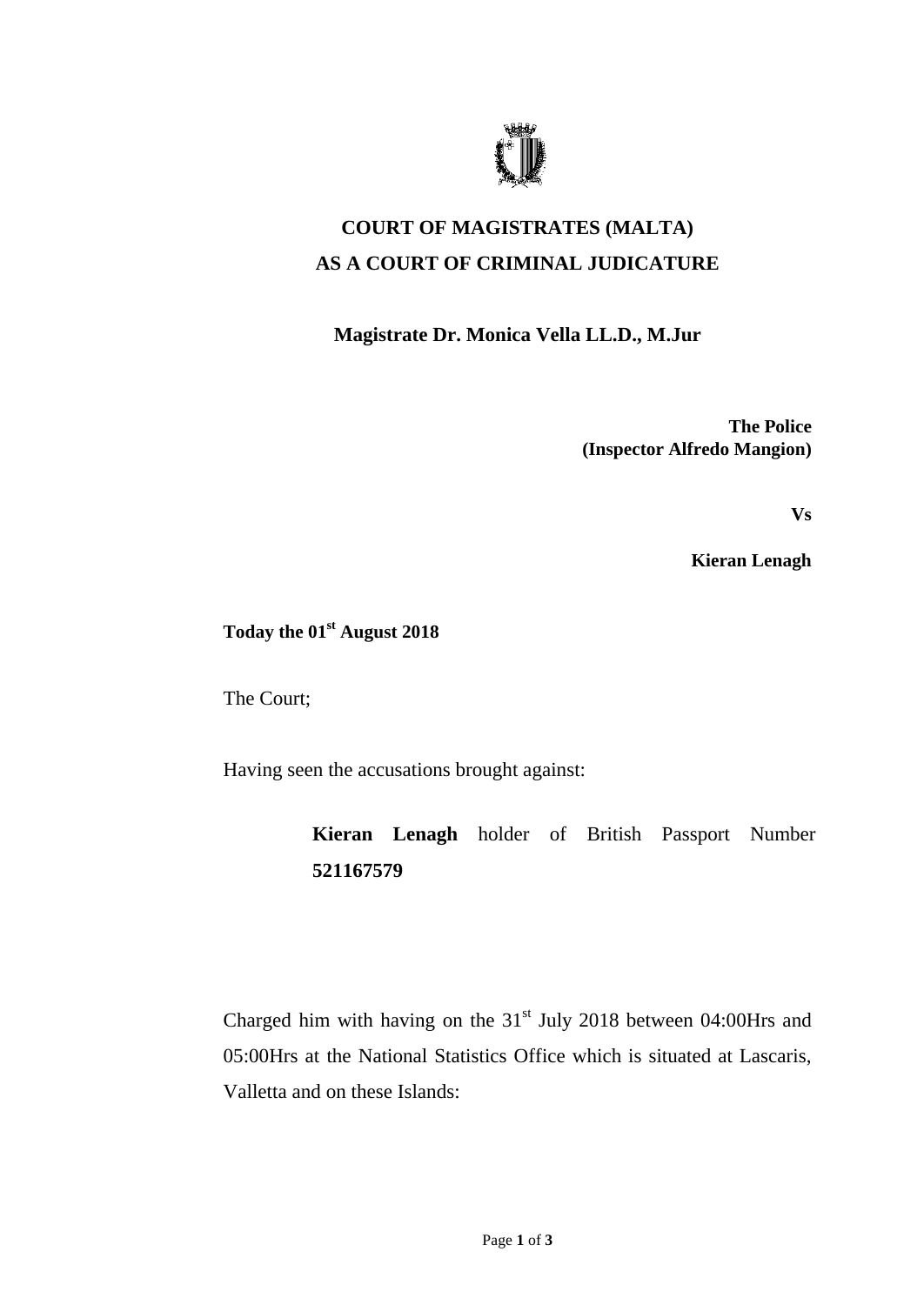- 1. Willfully committed any spoil, damage or injury to or upon movable or immovable property that is a wooden door, to the detriment of the Government of Malta and/ or any other person and/or any other entity which damage does not exceed two thousand five hundred euros ( $\epsilon$ 2500) but is greater than two hundred and fifty euros ( $\epsilon$ 250) and this in breach of Article 325 (b) of Chapter 9 of the Laws of Malta ;
- 2. Furthermore during the same, place, time and circumstances wilfully disturbed the public good order or the public peace and this in breach of Article 338 (dd) of Chapter 9 of the Laws of Malta;
- 3. Also during the same, place, time and circumstances in any public place or place open to the public, was found drunk and incapable of taking care of himself in breach of Article 338 (ff) of Chapter 9 of the Laws of Malta.

Having heard the guilty plea of the accused, as duly registered in today's sitting being the first sitting of these proceedings;

Having seen the records of the case;

Having heard the submissions made by the Prosecution and by the Defence;

Having duly considered all the records of the case and all submissions made;

Considers: